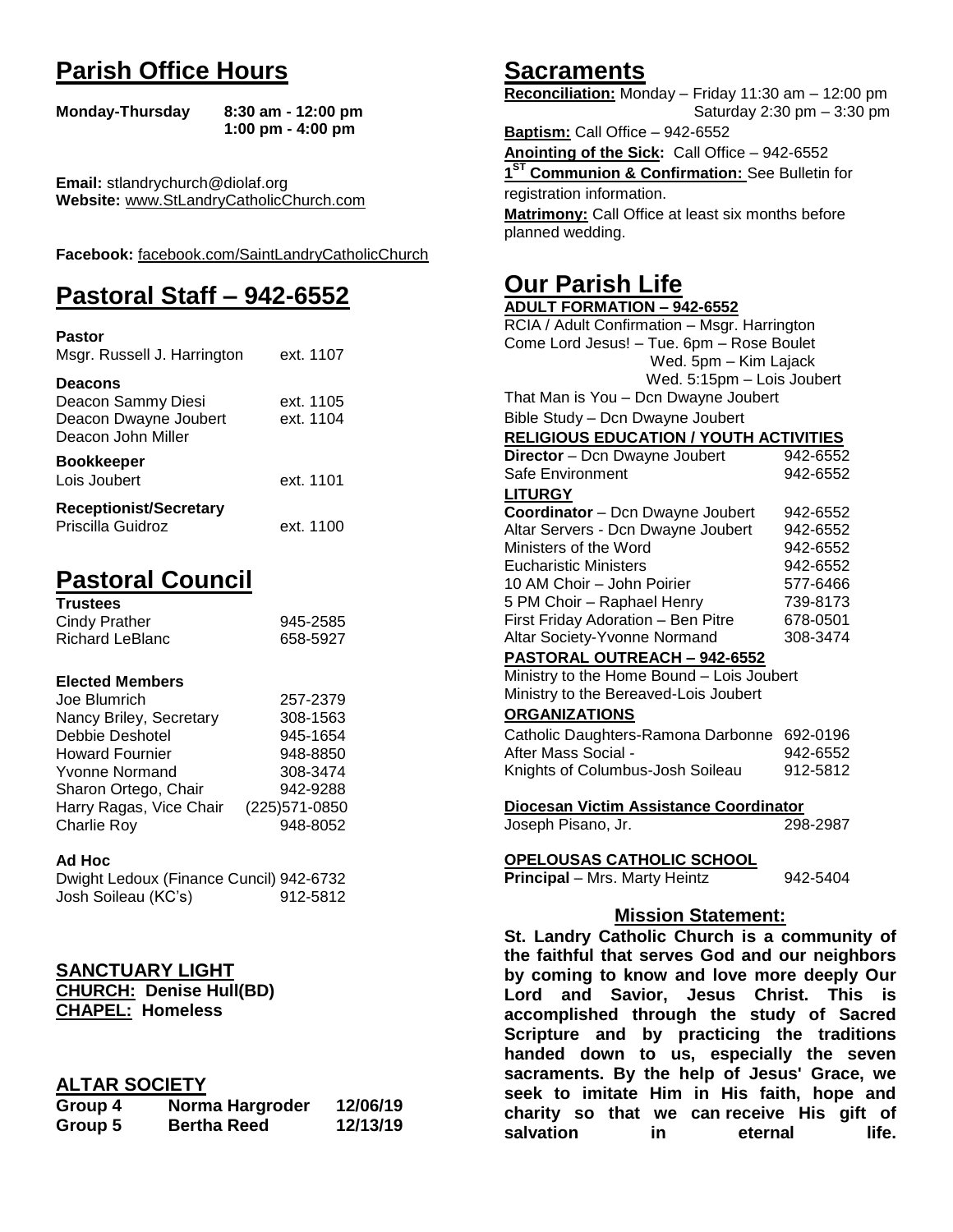**Volume 68, No. 49 –** *Second Sunday of Advent* **– December 08, <sup>2019</sup>**

## *From the desk of Msgr. Harrington…*

We can see people gathering near the Jordan River and discussing what an odd duck John the Baptist was. Here was this man who had been living in the wilderness, surviving on insects and wild honey, dressed in some kind of costume made from camels, ranting and raving about repentance. He must have been fearless when he publicly criticized the religious and civic leaders of his day. He must have struck fear in the hearts of the many who congregated around this wild prophet of the desert.

The Old Testament prophets' voices were never easy on the ears. Their role was not to foretell the future, but to boldly challenge the faithful to remain faithful to the covenant. When Israel was in exile or slowly assimilating into whatever culture was dominating their way of life, the prophets stepped forward to rail against infidelity to God's way. They came to chastise and admonish all those who turned away, who embraced a path that was considered to be destructive or contrary to God's plan of salvation.

John was not very different from the prophets of the Old Testament. Somewhere at some time he clearly discovered his mission. Perhaps it came from the desert or from his parents, Zechariah or Elizabeth. Maybe his purpose struck him when he left the desert and discovered the state of things that developed while he was gone. However he received his mission, he embraced it with unbridled passion and fidelity. He was called to be the one who was to prepare the way of the Lord. He came to make the pathway straight, to lower the hills and raise the valleys, to create an accessible route to the Lord. There would be no Pharisee or Sadducee who would stand in his way. There would be no Herod who would thwart his pursuit of righteousness.

What would John the Baptist say to us today? How would he respond to our obsession with social media? How would he confront our political divisions and the lack of civility that we show when we disagree with one another in such mean-spirited and destructive ways? How would he address the rifts within our own church, where we sacrifice one another on altars of being too liberal or too conservative? What would John say to our culture of death, where our respect for all forms of life is threatened each and every day by consumerism, hatred, prejudice, discrimination, revenge, greed, selfishness, violence, persistent disregard for the innocent and the vulnerable? How condemning and passionate would the words be from the prophet who had come to prepare the way of the Lord? Maybe we wouldn't want to go to the Jordan River and hear what John has to say.

But this holy season of Advent is not just about all the things we are doing wrong. It is also about the prophet encouraging us to repent, to choose a better life, a holier life, a life of grace and profound love. John has a purpose in his condemnations. It is time to prepare a way for the Lord. We are to open our hearts to His purpose, His grace, His vision. It is time to surrender to His grace to turn our weapons into plowshares, to turn our sin into grace, to turn our death into life.

We prepare because we believe the change is worth it, not only for own sakes, but for the sake of the kingdom. We join John in preparing a way for the Lord, because God uses us to build His kingdom of justice, peace and love. We prepare a way for the manger to receive the child who transforms the face of the earth. That's what the mission of the prophet urges us to do. That's what the voice in the wilderness challenges us to do. Prepare a way for the Lord.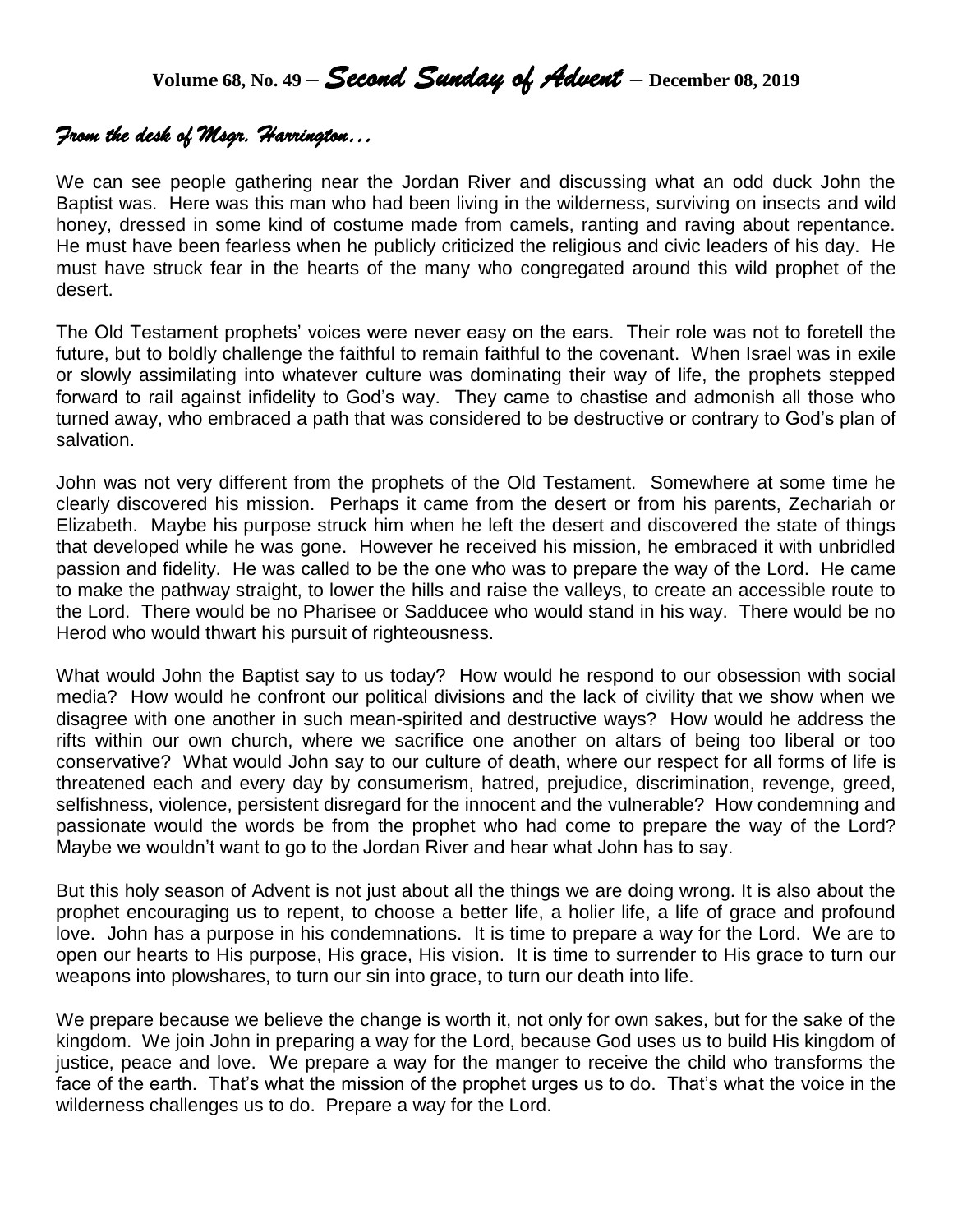## **POPE FRANCIS' INTENTIONS –**

**DECEMBER - The Future of the Very Young** That every country take the measures necessary to prioritize the future of the very young, especially those who are suffering.

#### **OFFERTORY COLLECTIONS – December 01, 2019**

| <b>REGULAR</b>                   | \$10579.68 |
|----------------------------------|------------|
| <b>GOAL</b>                      | \$9000.00  |
| Maintenance & Repair Fund        | \$2418.59  |
| Poor & Needy                     | \$411.00   |
| <b>Maintenance Endowment</b>     | \$420.00   |
| <b>Christmas Flowers</b>         | \$205.00   |
| <b>ICONS (Thanksgiving Day)</b>  | \$681.00   |
| <b>OCS Foundation</b>            | \$1.00     |
| <b>Religious Retirement Fund</b> | \$10.00    |
| Thank You for Your Generosity!   |            |
|                                  |            |

### **2nd Collection**

**12/08/19** – No 2nd Collection **12/15/19** – Bishop's Services Appeal

#### **REMINDERS FOR THE WEEK**

| Sun. - 12/08<br>9:00am           | <b>Elementary CCD</b>                  |
|----------------------------------|----------------------------------------|
| Mon. - 12/09<br>6:00pm<br>6:00pm | Rosary @ Lafleur<br><b>Bible Study</b> |

## **Tue. - 12/10**

**9:10am** OCS Mass **6:00pm** Come, Lord Jesus!

**Monument** 

#### **Wed. - 12/11**

| 6:00am | <b>TMIY</b>          |
|--------|----------------------|
| 5:00pm | Come, Lord Jesus!    |
| 5:15pm | Come, Lord Jesus!    |
| 6:00pm | OC Christmas Program |

- **Thu. - 12/12**
- **Fri. - 12/13 – Office Closed**
- **Sat. - 12/14**

**8:00am** Mass in Valentin Hall

**\*The Rosary is prayed immediately following each Weekday Mass.**

## **READINGS FOR FAITH SHARING**

#### **2 nd Sunday in Advent**

**Isaiah 11:1-10** The wolf shall be a guest of the lamb. **Psalm 71** "Justice shall flourish in his time and fullness of peace for ever."

**Romans 15:4-9** God, the source of patience, enables us to live in harmony.

**Matthew 3:1-12** Prepare the way of the Lord!

Peace and harmony. Last Sunday, Isaiah inspired us with a vision of peace, when swords are beaten into plowshares. Today, Isaiah speaks of a state of harmony, when a lamb can lie down with a wolf. Paul encourages the Romans to think in harmony with one another. John the Baptist calls for repentance, so that all may bear good fruit. As we listen to scripture, let us imagine the harmony we can create when all of us ready ourselves for Jesus' coming.

## **PRAY FOR OUR SEMINARIANS**

| -Michael Vidrine   | St. John, Melville                                               |
|--------------------|------------------------------------------------------------------|
| -Trey Fontenot     | Sacred Heart of Jesus, VP                                        |
| -Garrett Broussard | OLOGC, LC                                                        |
|                    | Forth and the component and four action and the theory component |

Father, in your plan for our salvation you provide shepherds for your people. Fill your Church with the spirit of courage and love. AMEN.

## **PRAY FOR A PRIEST EACH DAY**

| <b>Sunday, 12/08</b> |  |
|----------------------|--|
| <b>Monday, 12/09</b> |  |
| Tuesday, 12/10       |  |
| Wednesday, 12/11     |  |
| Thursday, 12/12      |  |
| <b>Friday, 12/13</b> |  |
| Saturday, 12/13      |  |
|                      |  |

**Sunday, 12/08** Fr. Richard Vidrine **Monday, 12/09** Fr. Tom Voorhies, VF Fr. Thomas Vu **Wednesday, 12/11** Fr. Derrick Weingartner, SJ **Fr. Kyle White Friday, 12/13** Fr. Travis Abadie **Fr. Lawrence Abara** 

Eternal Father, we lift up to You, these and all the priests of the world. Sanctify them. Heal and guide them. Mold them into the likeness of Your Son Jesus, the Eternal High Priest. May their lives be pleasing to You. In Jesus' name we pray. AMEN

### **AFTER MASS SOCIALS**

**Each Sunday, following the 8am and 10am Masses we gather in the South Sacristy of the church for coffee & donuts and FELLOWSHIP! Everyone is welcome! Please use the outside entrance near the southeast corner of the church. Please do not enter through the sanctuary. Please, NO FOOD in any other area of the church.**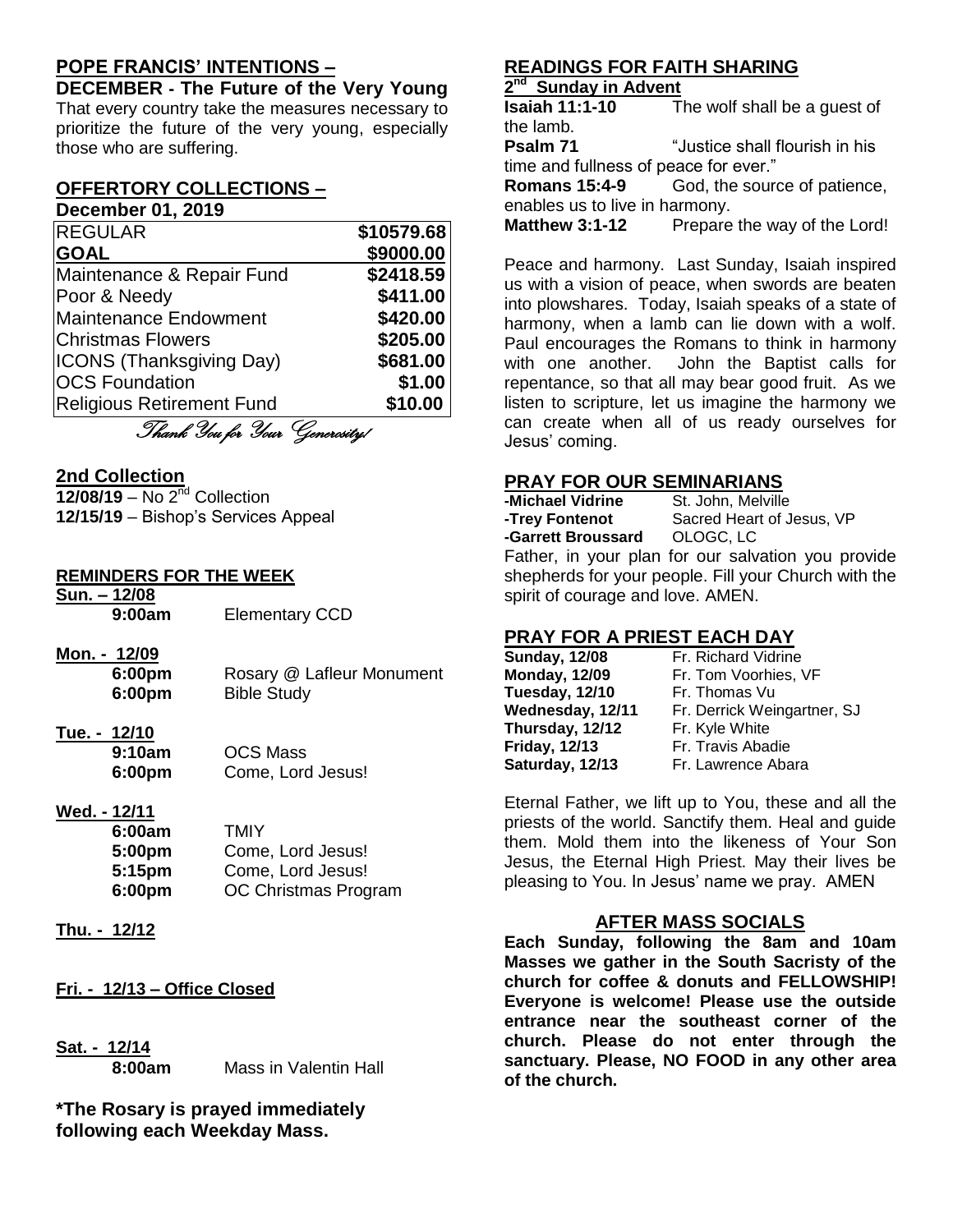## **MASS INTENTIONS**

## **Saturday, December 07**

**4:00pm** Frank & Marguerite Miller; Souls in Purgatory; Connie S. Benoit; Norris Leger, Toby & Winnie Lalonde & Family; M/M Robert Going Sr. & Families; Philip & Edwin Frilot; Rita Hargroder; Judie G. Olivier & Nola Guidroz; Neal Whipp Family & Fr. Joseph C. DeLuca; Herbert & Essie Oge; Come, Lord Jesus Groups; Mercedes A. & Scott A. Henry; Patrick Murray Labbe; Madelyn McKinney; Janette Sylvester; Ross Hulin; Robert (Bob) Chachere; Charles F. Going & Wm. Hatch Families; Lonnie T. Ortego, Jr.

### **Sunday, December 08**

**08:00am** M/M John, John Jr., Jacob & Michael FaKouri; Roy & Charlene Whaley; Hensley & Eugenia (BD) Hargroder Family; Raye H. Venable, Lillian M. & Curtis Hooks Sr.; Bridget Brasseaux; Youle, Therese & John Ray Fontenot and Martin J. St. Amand; James Robin and deceased family members; Bernel, Arthur & Eva Fontenot **10:00am** Stephen Taylor; Lou Ella Fontenot Soileau; Nita & J. Y. Bordelon Sr.; M/M Emillian Bodin & Joyce Lagrange; Bobbie Mouton, Winnie, Steve, Ronnie, Dusty Ardoin; M/M Lee Martin, Jon Martin & Loray Martin Bertrand & Rita Darby; Souls in Purgatory; Carol, Joyce & Baby Ortego; Bernita Fontenot; Guise Tran Ho; Jeanette & Burton Charles; Lawrence Kelly & Darius & Zetta Deville; Patricia S. Woodson; Danny & Anna Richard; The Sick & Dying; M/M Ezra Martin & Denise Hull (BD); William "Billy" H Jarrell, Jr.; Drucella Fruge' Harper; Lee & Beverly Faul & Mark Capone Jr.; Harriet H. Doucet

**5:00pm** St. Landry Church Parishioners **Monday, December 09**

**12:05pm** Thomas B. Schexnayder; Roy & Justine L. Elder Family; Inez L. Mott (DA); Nita & J. Y. Bordelon Sr.; Reginald Hebert; Lester (BD) & Judy LeJeune

### **Tuesday, December 10**

**12:05pm** James A. Herbert (BD); Murphy Lanclos Sr. (BD), Lorrina & Zeb Guillory; Nita & J. Y. Bordelon Sr.

#### **Wednesday, December 11**

**12:05pm** Nita & J. Y. Bordelon Sr.; Jackie David Bordelon

#### **Thursday, December 12**

**12:05pm** Gabrielle "Gabby" LaJack; Diane Ryder Wyble; Thomas B. Schexnayder; Nita & J. Y. Bordelon Sr.

#### **Friday, December 13**

**12:05pm** Nita & J. Y. Bordelon Sr.; Scotty Speyrer(DA)

#### **Saturday, December 14**

**08:00am** Martin Sr., Angela, Martin Jr. & Wilda Cosgrove; Nita & J. Y. Bordelon Sr.

## **PRAYER INTENTIONS**

Laurey Andrus, Rena Mae Angelle, Dannie Ardoin, Brenda & Dennys Baird, Camden Barnard, Eric Baquet, Mona Bernard, Rada Bono, Derek Bourque, James Buford Bergeron, Paula Bienvenu, Robert Bienvenu, Elaine Billeaudeau, Marty Billeaudeau, Randy Bordelon, Ricky Bordelon, Alexandra Boudreaux, Mildred D. Boudreaux, Joan Brady, Eden Broussard, Tammy Broussard, Nico Campbell, German Cardoza, Ronnie Collette, Betty Cormier, Leroy Darbonne, Glenda G. Darbonne, Christopher Darby, Angie Dejean, Barbara Dopson, Lee Dubuc, Wanda Dupre, Glyn Durio, Willie Mae Emonet, Johnny Fontenot, Brandon Fuselier, Glenda Gaudet, Albert Going, Robert Going, Jr., Sarah Groth, Amelia Guillory, Gabrielle Hanson & Family, Norma Hargroder, Jeanette Harville, Carol Hebert, Scott Hebert, Eva Herbert, Corrace Hollier, Yola Huckaby, Rosalie Jackson, Bryan Fontenot, Jo Ann Jones, Leon Khan, Charles Kenneth Lalonde, Sr., Vergie Lanclos, Lisa Leblanc, Jenny Ledoux, Ronald Leger, Ronnie Leger, Sawyer Leger, Paul Leleux, Judi Lucito, Cassandra Marceaux, Malcolm Marcus, Kathy Martin, Verna Martin, Heather E. Matt, Sidney Matt, Taylor Morales, Glenda Moreau, Kenny Moreau, Larry Moreau, Catherine Ned, Julia Ortego, Gene Paillet, Mary Paillet, Belle Pitre, Glenda Pitre, Michelle Poulet, Butch Richard, Gerald Roy, Emery Richard, Jessie Richard, The Keith Richard Family, Geneva Scallon, Pap Roy, Betty Slaughter, Jason Sonnier, Elaine Soileau, Ronald Speyrer. Fred Stafford, Andrew Stelly, Audrey Stelly, Andrew Tarleton, Richard Tatman, Ervin Thibodeaux, Margaret Thibodeaux, Brett Walker, Augustine Wilson, Brad Woodel, Evelyn Wyble, Caleb **Zacharv** 

**(It is diocesan policy that we must have permission from any individual that is to be placed on the list of intentions prior to their name being listed.)**



Peace!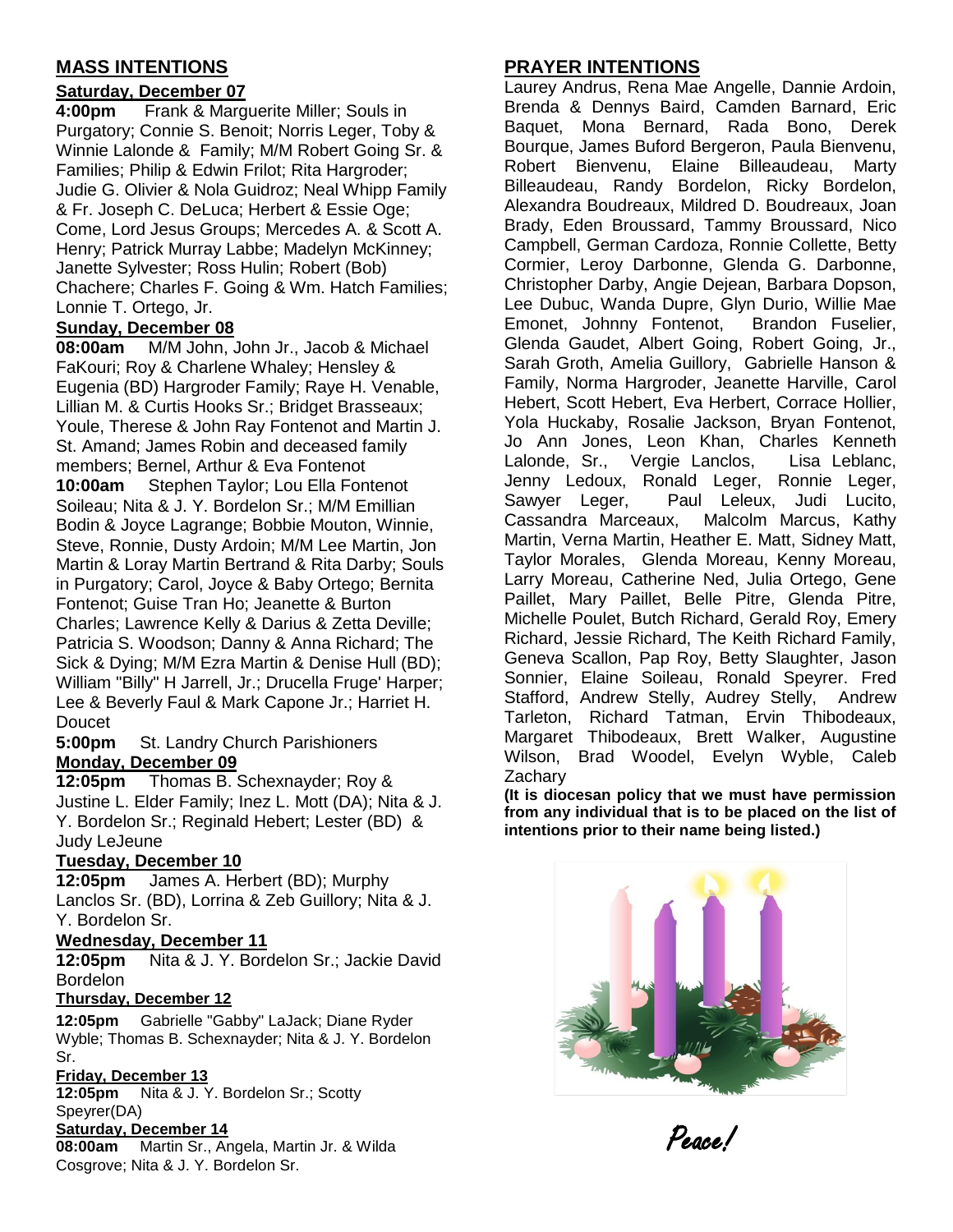### **CHRISTMAS MASS SCHEDULE**

- **Christmas Eve – 4pm – With Children's Procession**
- **Christmas Eve – 6pm Vigil Mass**
- **Christmas Day – 9am Mass**

## **1 st COMMUNION & CONFIRMATION**

**Registration is now open for both 1st Communion (2nd Graders) and Confirmation (11th graders). Registration forms can be picked up at Valentin Hall OR printed from the church's website StLandryCatholicChurch.com and turned in to the office at Valentin Hall. Deadline for registering is December 12th. Classes will begin for both programs in January 2020.**

#### **MANY THANKS!**

**Thanks to the generosity of an anonymous donor, we are able to provide the Blue Advent Reflection books to our parishioners!** 

#### **THANK YOU**

**Special thanks to American Bank for once again sponsoring our St. Landry Church Calendars. The calendars are located at the entrances to the church!**

#### **HOLY LAND PILGRIMAGE**

**Pilgrimage to the Holy Land before Advent 2020. Perfect timing for a life-changing faith trip! Nazareth, Bethlehem, Cana, Mt. Tabor, Jerusalem, the Dead Sea and much more. Don't just see it --- experience it. Scriptures and the Mass will be far more meaningful afterwards. It's a trip you'll treasure the rest of your life! (Nov 2-11, 2020) Save \$300-1200 over similar trips that offer less! Space is limited, so act now. Discounts for those who sign-up soon. For more info, contact Mark Wyble at 816-233- 8427 or [religiousramblers@gmail.com.](mailto:religiousramblers@gmail.com)**

#### **ENGAGED ENCOUNTER**

**Spend a weekend away from the cares and distractions of everyday living. Attend a Catholic Engaged Encounter Weekend. The weekend is open to any engaged couple wanting to prepare for a deeper more meaningful life together in a marriage recognized by the Catholic Church according to its Church law. Upcoming weekend dates are January 10-12, March 6-8. For cost of weekends, other dates, and to learn more, visit our website at www.ceelafayette.org or contact Paul & Carolyn Trahan at (337)254-8947 or (337)898-9257, or [cee.trahan@gmailcom.](mailto:cee.trahan@gmailcom)**

#### **FRIENDS OF THE BEREAVED**

**The families of Lillian Hooks and Alex Olivier express their gratitude for the support provided during their time of loss.** 

## **DOLL & TOY FUND!**

**Christmas is a joyous time of the year. That is the reason members of the Catholic Daughters, Court St. Landry #119, are sponsoring their annual Christmas toy drive. We are hoping to help provide toys to families who might find it difficult to buy gifts for their children this Christmas. Beginning the first week in December, we will begin collecting new, unwrapped toys which can be placed under the Christmas tree at the front entrance of the church, or in the wrapped boxes at the side entrances of the church. (Please keep in mind older children as well). If you would like to make a monetary donation, checks can be made out to Doll & Toy Fund and mailed to 176 Rue Savanna, Opelousas, LA 70570. For more Information, please call Janis Courvelle at 337- 789-0971.** 

#### **KC SCHOLARSHIP!**

**The Knights of Columbus Council 1173 is currently accepting applications for the Catholic Youth Leadership Award (CYLA). This is a scholarship program for students in 12th grade. Applicant must be a member of St. Landry Catholic Church. The application deadline is January 15, 2020. For more information, please contact Joshua Soileau at (337) 912-5812.**

#### **PRIESTS V. SEMINARIANS**

**Join us as the Runnin' Revs take on the Slammin Sems in the 14 th Annual basketball game between the Lafayette Diocesan priests and seminarians. This popular, fun-filled, family event helps promote and support priestly and religious vocations. Tip-off is at 6:30pm on Monday, 12/30/19 at Cathedral-Carmel School Gymnasium, 848 St. John Street, Lafayette. Doors open at 6 pm.** 

#### **FOOD for the POOR**

**As usual we will focus on helping those who are in need during the holiday season. We have placed boxes at the doors of the church to collect non-perishable food donations. The donations will be sent to ICONS, our local food pantry, for distribution to those in need in our community.**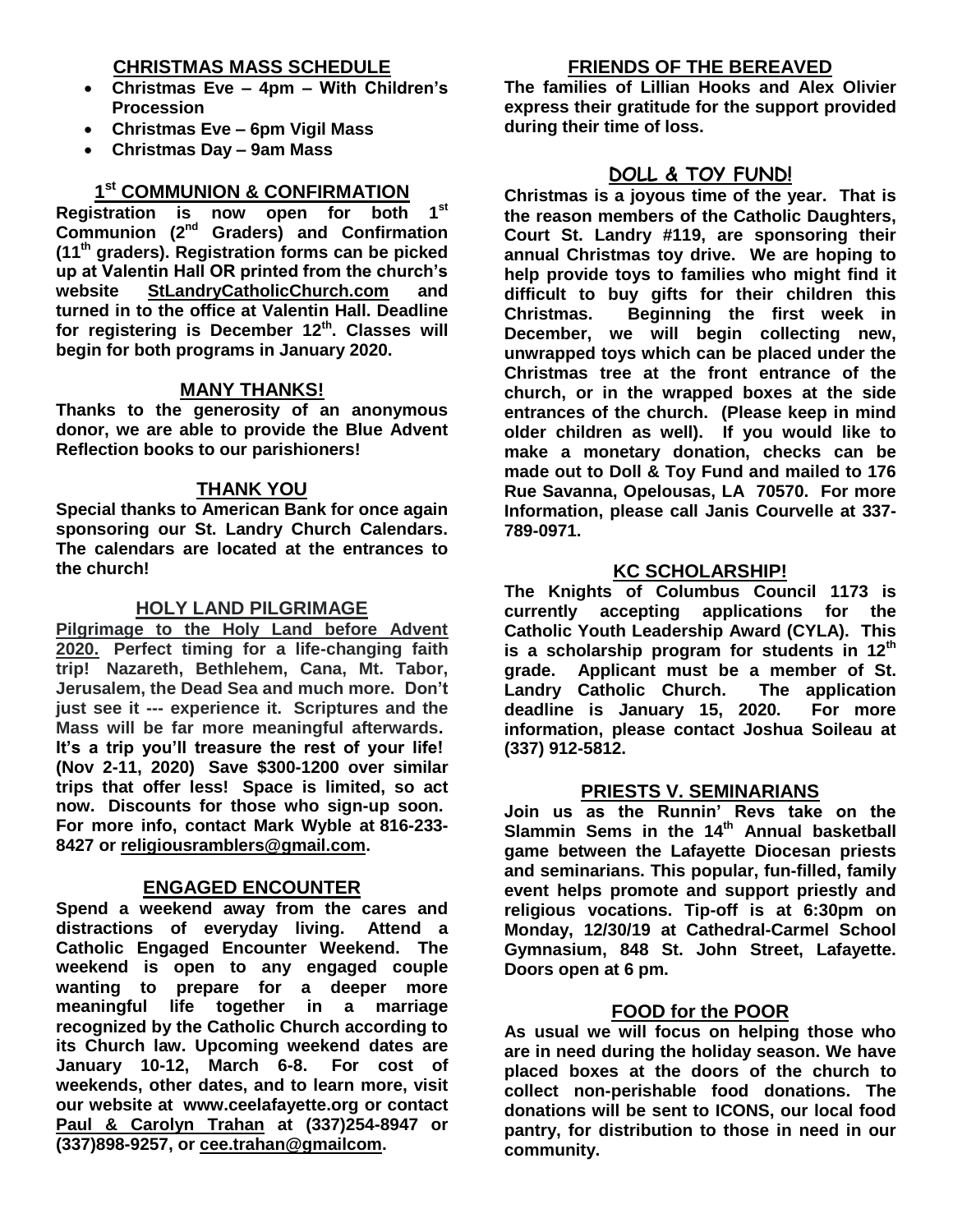## **EXTRA – ORDINARY MINISTERS**

#### **December 14/15**

**Saturday – 4:00pm** 

**Altar Servers:** Katie & Brotie Stelly **Extra-ordinary Ministers of the Eucharist:**  Regena Stelly, Michelle Naquin, Didier Hargroder, Suzette Ellis, Alice Cormier **Reader:** Carl Graffagnino

#### **Sunday – 8:00am**

**Altar Servers:** Leigh Labrie, Beau & Ethan Stelly **Extra-ordinary Minister of the Eucharist:** Beth Stelly, Jane Roth, Rose Mariani **Reader:** Debbie Fay **10:00am**

#### **Altar Servers**: Noah & Rylee Labruyere, Trip Blumrich **Extra-Ordinary Ministers of the Eucharist:**

Cynthia Guidry, Cindy Prather, Martha Moise, Peter Briggs

**Reader:** Joshua St. Cyr, Dawn Blumrich **5:00pm** 

**Altar Servers:** Mia Fuselier

#### **Extra-ordinary Ministers of the Eucharist:**

Glenn & Shawn LeBlanc, Jeanie Anding, Carrol Lafleur **Reader:** Mercy Jannise

### **OCS CORNER**

**An all-school Advent Mass with songs in French is set for Tuesday at 9:10 am. OC parents and family members are also reminded about the OC elementary department's Christmas program to be held this Wednesday at 6 pm for the first time in St. Landry Catholic Church. Please join us!**

**There is a new club on campus named "Cathletes" for student athletes. They recently enjoyed a guest speaker, Coach Milton Rome, a retired coach and teacher and well-known motivational speaker, who spoke about living the Catholic faith in school, in the community, and on the field.**

**Thank you to all of the students and families who contributed new books to the "Loving Liam Book Drive" in honor of 3-yearold Liam who received a lifesaving liver transplant at Ochsner Medical Center. The books will be given to Ochsner's Child Life Program.**